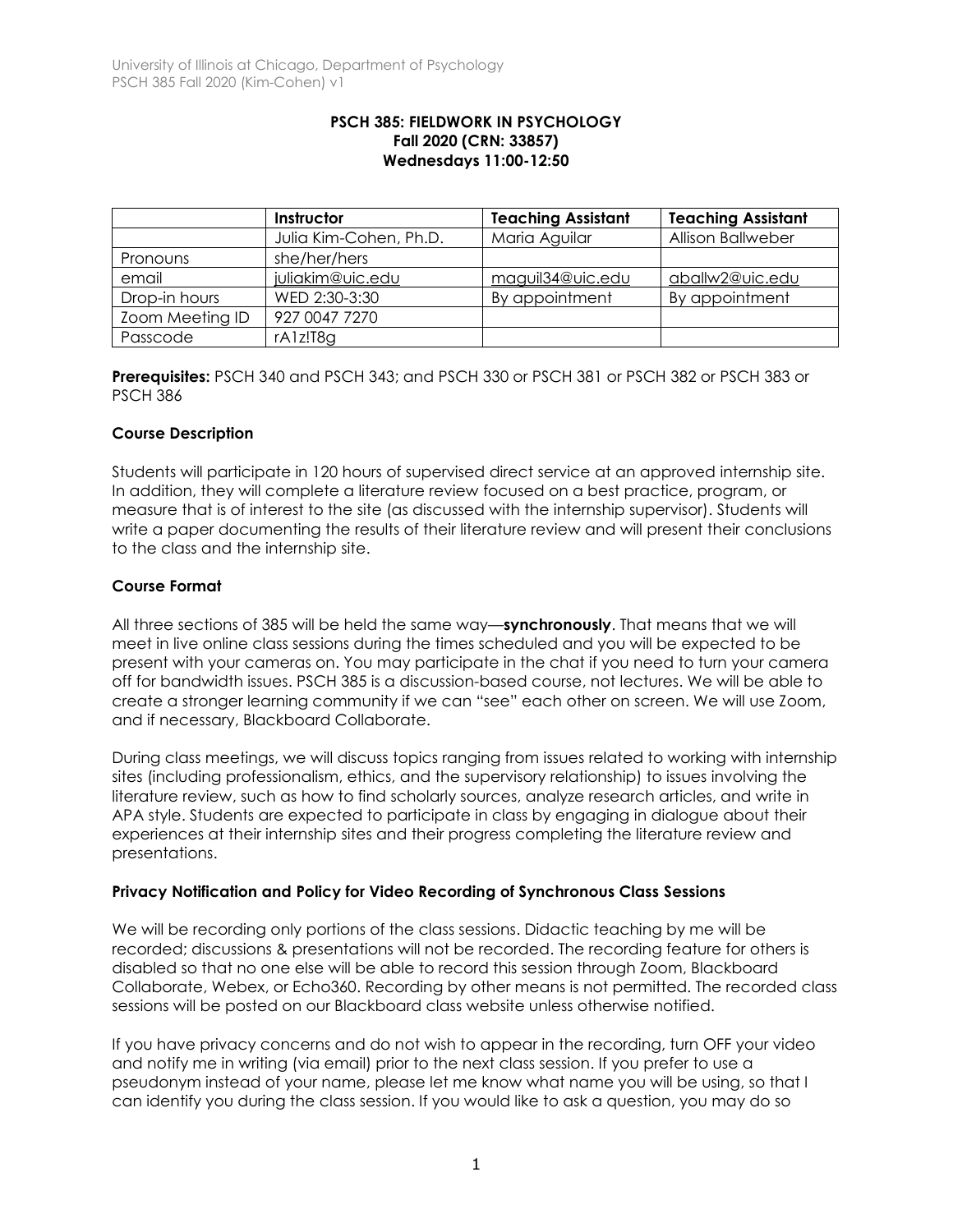privately through the chat feature by addressing your question to me or your TA only (and not to "everyone"), or you may contact me by another private method, which we will agree upon in advance of class. If you have questions or concerns about this video recording policy, please contact me before the end of the first week of class.

## **Course Objectives: Overview**

Course objectives are general because they cover students across a range of applied sites (e.g., mental health, community, business). This includes: (1) service hours and supervised contact appropriate for bachelor's-level paraprofessionals at each site, and (2) a literature review as well as in-class and on-site presentation chosen in consultation with your supervisor and instructor.

## **Course Objectives: Site Hours + Second Day**

You must complete a minimum of 8 hours per week (8 X 15 weeks = 120 total hours) in direct service to your site. One full 8-hour day or two 4-hour days is typically best. At least 1 of your service hours will be under supervision to obtain training in the applied area of your service site.

You must also complete a second day every week researching and writing your literature review.

This additional time may be on-site or negotiated with your supervisor as off-site work. Successful students typically spend all or at least half of the second day on-site working on their project; this keeps students accountable and structured by allocating specific time for the project.

You must be conscientious and responsible in fulfilling your commitment to your site. Failure is automatic for students who are not responsible or conscientious in their fieldwork. On the other hand, your agency also has a responsibility to provide you with a reasonable setting for field experience. **If you have trouble with your agency (e.g., nothing to do, too much paperwork, insufficient supervisor contact), let me know immediately**! **Do not wait until the end of the semester to complain, we can help you make immediate changes to rectify the situation.**

## **Course Objectives: Literature Review + Presentation**

In addition to site hours, you will complete a Literature Review designed with the help of your course instructor and TA. The ultimate goal is for this experience to be mutually beneficial, providing you with valuable field experience while providing a work product that benefits your site. You will give a formal presentation both at UIC and your fieldwork site. Presentations will reflect the work they performed on-site and the results of the Literature Review. This course is six credit hours to recognize your efforts at the site, in the classroom, and conducting your capstone project.

As previously mentioned, each of you will be assigned a TA to support your Literature Review. Once assigned, it is important to stay with your TA unless scheduling conflicts prohibit the two of you from working together. If this is the case, or other issues are undermining an effective working relationship between you and TA, please speak with your professor immediately.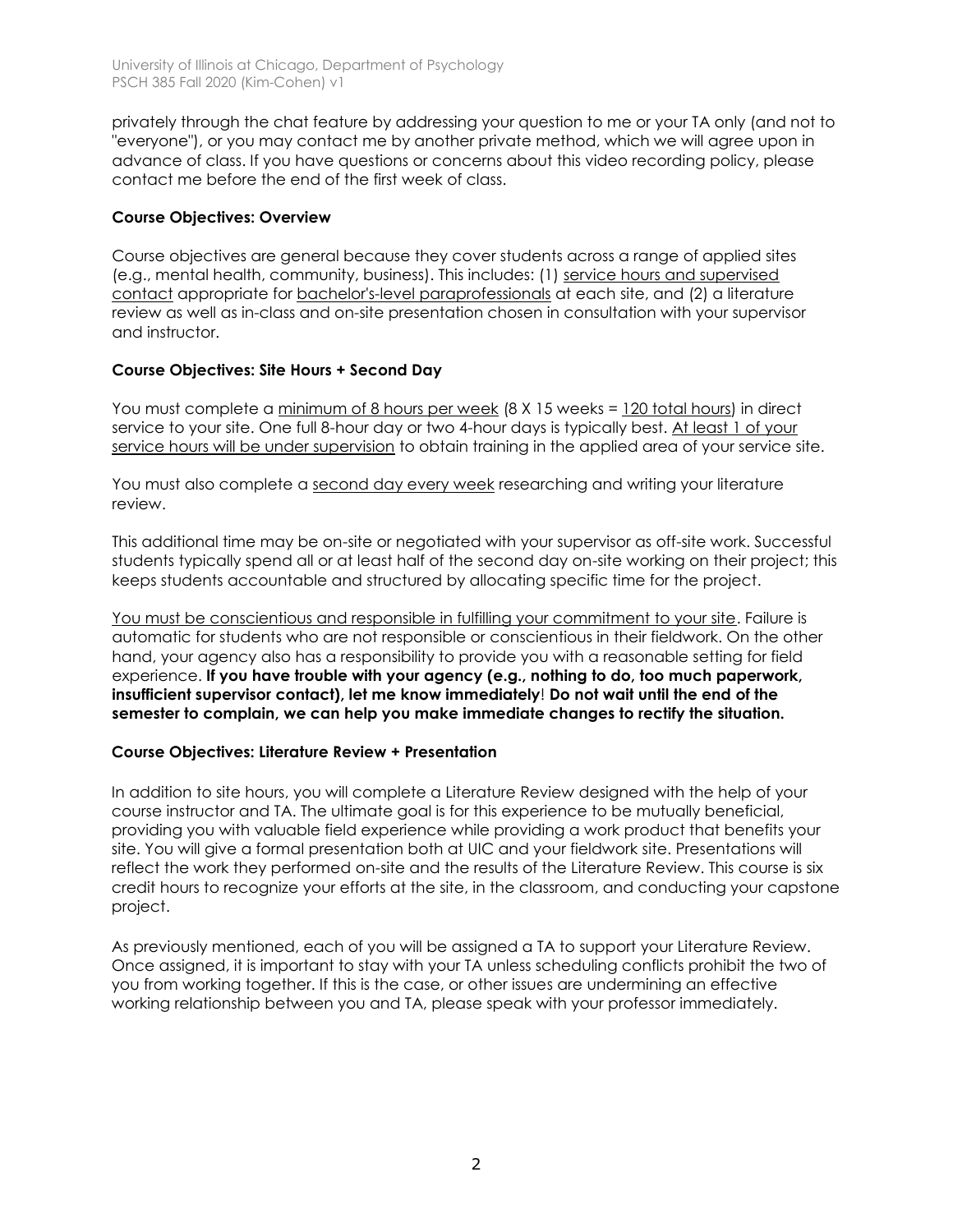## **Learning Outcomes and Assessment**

Students will be able to apply interviewing and intervention skills in a field setting using direct contact experiences. Students will also be able to apply previous training in ethics, confidentiality, and professional demeanor.

Site supervisors will (a) provide ongoing verbal feedback to students on a weekly basis, (b) submit confidential online evaluations of the students' professional demeanor, ethics, and receptiveness to supervision, and (c) evaluate site-specific and overall skill levels obtained in the field. These evaluations will be graded in consultation with the Director of Internships to ensure that grading criteria are equivalent for all students.

Students will be able to integrate skills in research design, statistics, psychological measurement, and APA manuscript preparation while writing the Literature Review. Students will gain professional academic presentation experience when they give formal presentations.

## **Source of Points for Grading (total of 200 points)**

- **100 pts** Ratings of Professional Performance at internship site by your site supervisor(s) **8 pts** Class Attendance, Participation **8 pts** Proposal of Literature Review **8 pts** Outline of Literature Review **8 pts** Draft of First Half of the Literature Review **8 pts** Draft of Second Half of Literature **20 pts Individual Class Project/Site Presentations**
- **40 pts** Final Paper

## **All assignments should be e-mailed to your TA and uploaded to blackboard Safe Assign.** All

feedback will be provided via e-mail and all grades will be posted on blackboard for confidentiality. Your supervisor may elect to share your evaluation directly with you - this approach is preferred. However, some supervisors may prefer to submit a confidential evaluation to Kathryn Engel, Director of Internships. In that case, the Director will discuss your grading and provide you a summary of the feedback. Any disagreements with grading should be held in private with the Director and should not involve your supervisor.

## **Topic Discussion with Site Supervisor**

Site supervisors have come to look forward to student projects and regard them as valued service to the agency. Accordingly, the Literature Review will be chosen by you in consultation with your supervisor. If the supervisor agrees, students may spend some of the second day writing the Literature Review at their site; being away from other distractions helps many students.

**I recommend having this conversation with your supervisor during the first week (no later than the second week if your internship day was after your class**). If you do not have a topic of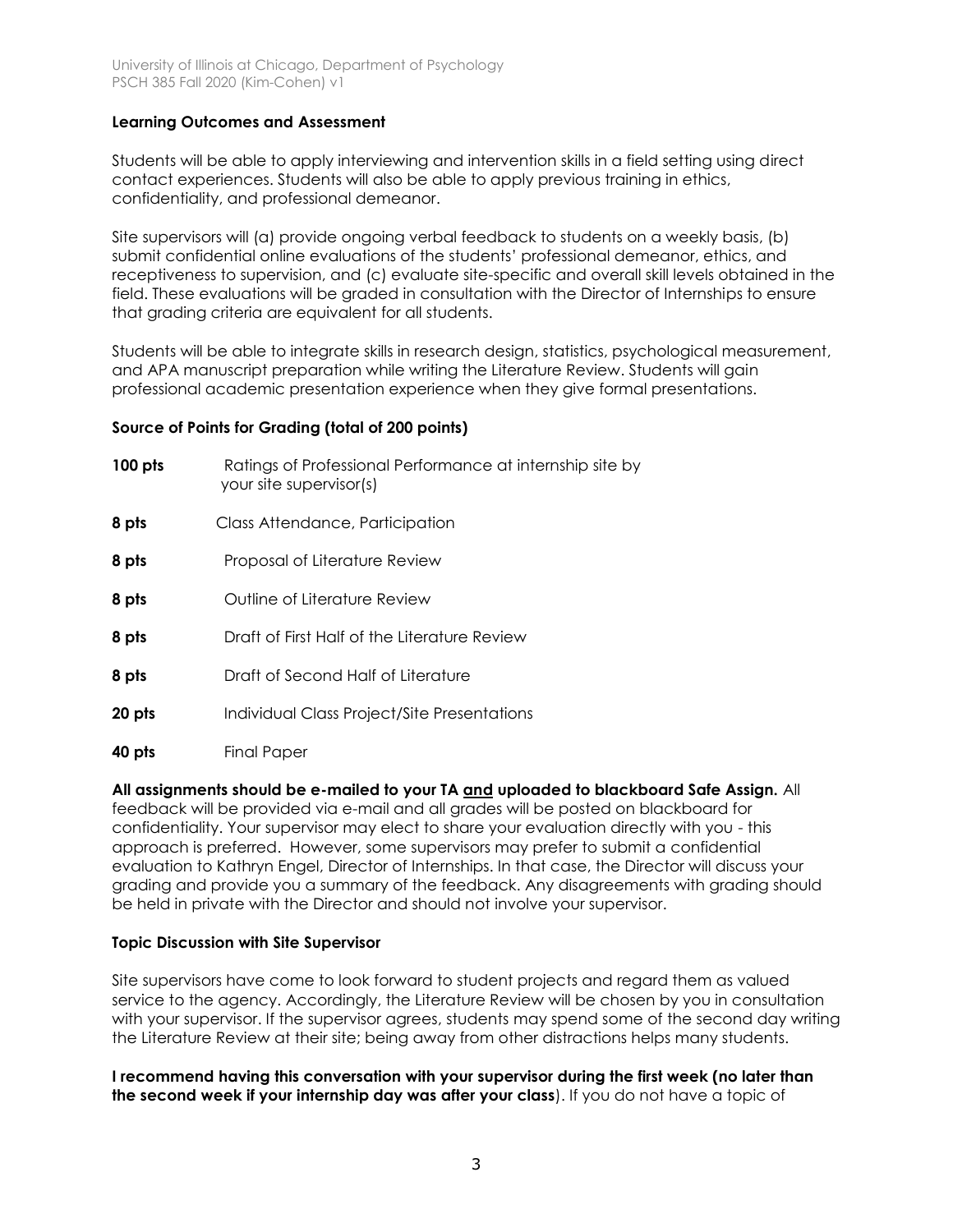interest, you may change the questions to ask your supervisor for suggestions as they are well informed on best practices in their area.

- o "I am interested in \_\_\_ topic(s) and would like to hear your thoughts on whether a review of the literature in this area would be of service to you."
- o
- o "Do you think that a review of 10 published articles on \_\_\_ topic(s) would be meaningful?"

o

o "Would a review of best practices / programs / measures on \_\_\_ topic(s) be useful to your site?"

o

o "Would a review of up-to-date measures and assessment devices of \_\_\_ topic(s) be valuable to you?"

As you discuss topics with your site supervisor, attempt to narrow the topic to specific new information. Supervisors may ask you about your interests. Other supervisors might simply suggest general topic areas. In this case, your Instructor and TA will help you narrow the focus to make the project manageable. It is important your supervisor understands that you have an Instructor and TA who will support, guide, and grade the Literature Review. Once you select a topic, it is not appropriate to expect your site supervisor to supervise the paper.

# **Classroom Policies and Expectations**

1. **Entering & Leaving Class:** Make every effort to be on time for class, which means at least 5 minutes before the start time. Despite the class being conducted online, it is still your responsibility to be in the Zoom meeting on time. Students are expected to remain in class until dismissed. Early departure may be acceptable for legitimate reasons that are discussed with the instructor in advance. **You are to have your camera on during class time/zoom meeting.** Please use proper "netiquette" when joining and leaving the class—we will do a check-in and checkout each day using Chat in Zoom.

2. **Electronic Devices:** Students are expected to devote their full attention to class activities. Cell phones and other communication or electronic devices should be turned off or set to silent mode and should not be used in class. Completion of work for other courses or involvement in social media during class time is strictly prohibited. With the exception of note-taking— the use of laptops, netbooks, or tablets during class time is prohibited. Exceptions to this rule may be made for compelling educational reasons and must be approved in advance by the instructor.

3. **Open-Mindedness and Respect:** Come to class with an open mind and be willing to listen to alternative viewpoints and perspectives. Students are asked to respect diverse points of view and understand that each person's background and life experiences have shaped who they are today. Religious, moral, or political perspectives are welcome when appropriate, but speech which demeans or oppresses other individuals, or actions that disrupt the classroom will not be tolerated. Students who violate this policy may be asked to leave the classroom and the instructor will contact the appropriate officials in accord with university policy.

4. **Clinical & Counseling Resources:** It is not unusual for topics covered in psychology courses to elicit unexpected issues for students. If you feel you, or someone you know, needs counseling, please contact the Counseling Center at (312) 996-3490. All services are free and completely confidential. In addition, the Office of Applied Psychological Services (OAPS) is an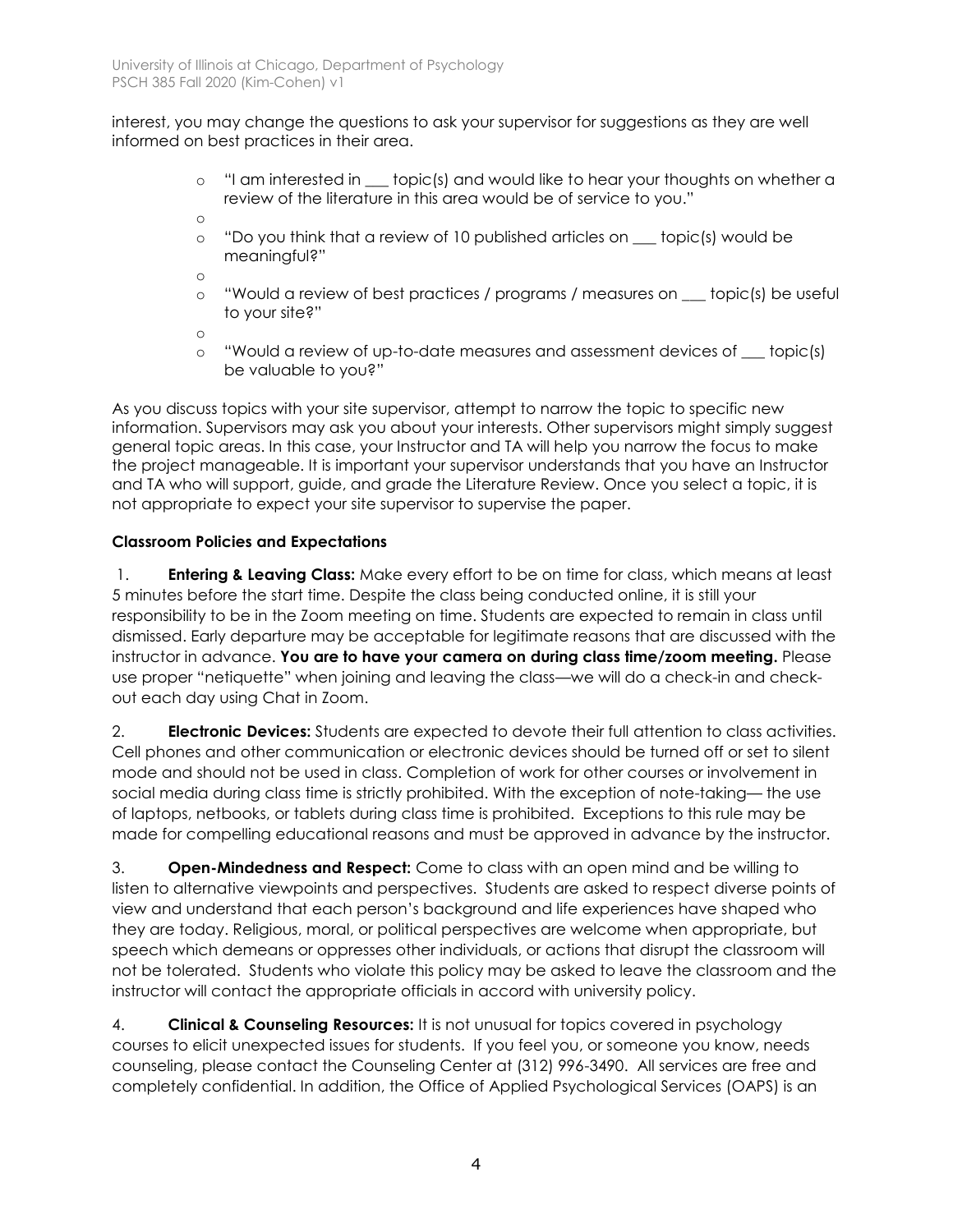on-campus clinic that offers mental health services based on a sliding scale. Call (312) 996-2540 to make an appointment.

Development of a literature review requires knowledge of the research related to a topic. Acquisition of knowledge about a research topic involves selection of relevant research studies and use of review skills to analyze and synthesize these studies. Therefore, after a topic is identified and shared with your TA, *students are required to spend at least eight hours reading research studies related to the topic during the first two weeks of class***.** After reading several studies, considering their suitability for your review, and discussing them with your TA, students will select four studies to discuss in the Paper Proposal.

**Required Technology:** Online students will need regular access to a personal computer that runs on a broadband Internet connection. Please contact ACCC to request and borrow a laptop or be assigned a hotspot for the semester if you do not have the required hardware and internet capabilities.

**Respect for Copyright:** Please protect the integrity of all course materials and content. By enrolling in this course, you agree to honor this request. Be mindful of the hard work and time that instructors and TAs put into creating course materials such as exam and quiz questions, worksheets, lecture videos, Powerpoint slides, and reading materials. Please do not upload course materials not created by you onto third-party websites or share content with anyone who is not enrolled in our course. I am grateful for your cooperation in honoring this important request. In the same email to me, tell me your favorite ice cream flavor.

**Our Inclusive Learning Environment:** UIC values diversity and inclusion. Regardless of age, disability, ethnicity, race, gender, gender identity, sexual orientation, socioeconomic status, geographic background, religion, political ideology, language, or culture, we expect all members of this class to contribute to a respectful, welcoming, and inclusive environment for every other member of our class. If there are aspects of the instruction or design of this course that result in barriers to your inclusion, engagement, accurate assessment or achievement, please notify me as soon as possible.

**Accommodations for Disabilities.** UIC is committed to full inclusion and participation of people with disabilities in all aspects of university life. If you face or anticipate disability-related barriers while at UIC, please connect with the Disability Resource Center (DRC) via email at [drc@uic.edu,](mailto:drc@uic.edu) or call (312) 413-2183 to create a plan for reasonable accommodations. In order to receive accommodations, you will need to disclose the disability to the DRC, complete an interactive registration process with the DRC, and provide me with a Letter of Accommodation (LOA). Upon receipt of a LOA, I will gladly work with you and the DRC to implement approved accommodations.

**Religious holidays:** I will make every effort to avoid scheduling exams or requiring student assignments to be submitted on [religious holidays.](https://oae.uic.edu/religious-calendar/) If you wish to observe your religious holidays, please notify me by the tenth day of the semester of the date when you will be unable to submit an assignment by the due date. If the religious holiday is observed on or before the tenth day of the semester, please notify me at least five days in advance of the date when you will be unavailable to complete an assignment. If a quiz or assignment is due during your absence, you will be given a quiz or assignment equivalent to the one completed by those students in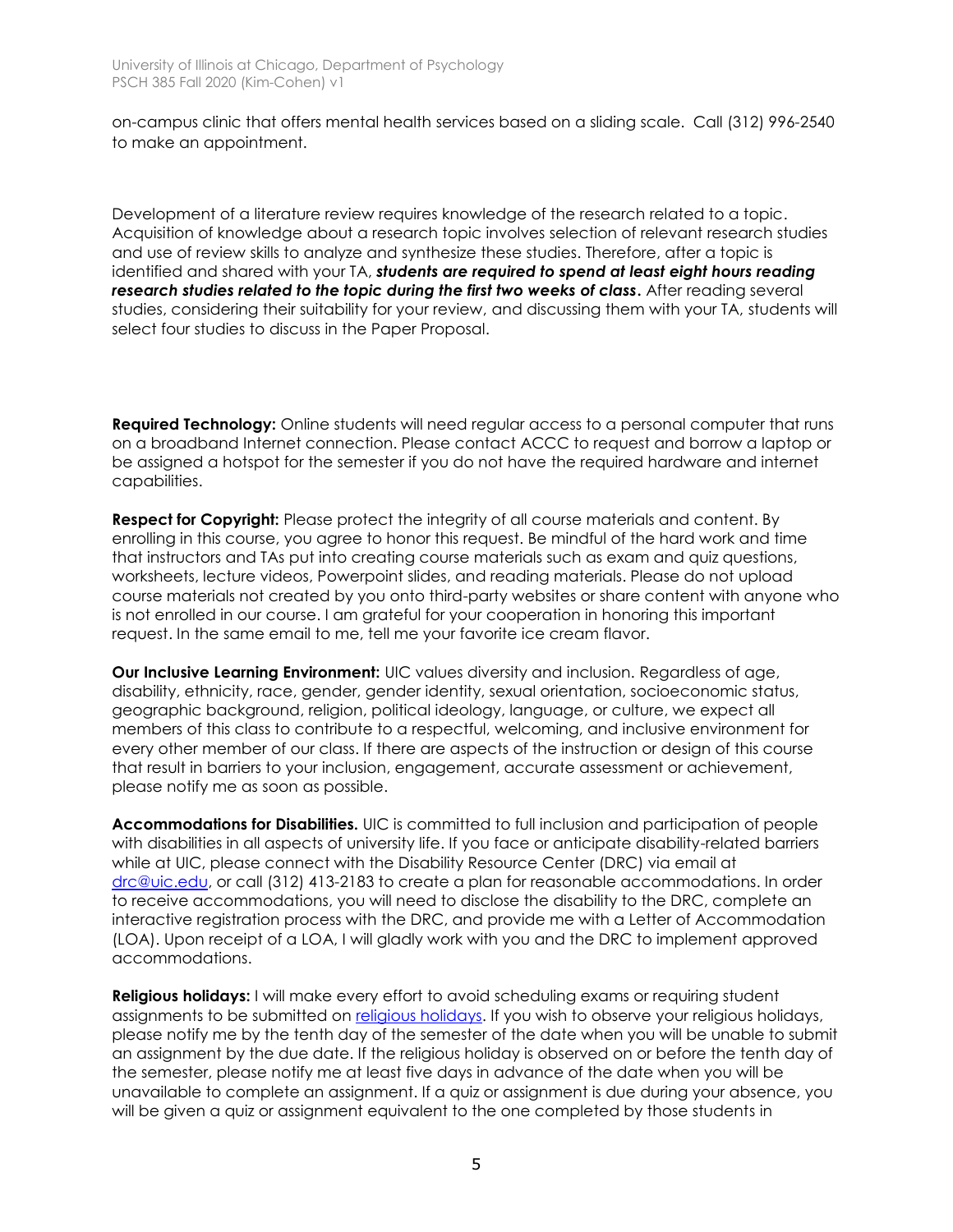attendance. Students may appeal through campus grievance procedures for religious accommodations.

**Academic Integrity - Student Community Standards:** UIC is an academic community committed to providing an environment in which research, learning, and scholarship can flourish and in which all endeavors are guided by academic and professional integrity. In this community, all members including faculty, administrators, staff, and students alike share the responsibility to uphold the highest standards of academic honesty and quality of academic work so that such a collegial and productive environment exists.

As a student and member of the UIC community, you are expected to adhere to the [Community Standards of integrity,](https://dos.uic.edu/community-standards/) accountability, and respect in all of your academic endeavors. When [accusations of academic dishonesty](https://dos.uic.edu/community-standards/academic-integrity/) occur, the Office of the Dean of Students investigates and adjudicates suspected violations of this student code. Unacceptable behavior includes cheating, unauthorized collaboration, fabrication or falsification, plagiarism, multiple submissions without instructor permission, using unauthorized study aids, coercion regarding grading or evaluation of coursework, and facilitating academic misconduct. Please review the [UIC Student Disciplinary](https://dos.uic.edu/wp-content/uploads/sites/262/2018/10/DOS-Student-Disciplinary-Policy-2018-2019-FINAL.pdf) Policy for additional information about the process by which instances of academic misconduct are handled towards the goal of developing responsible student behavior.

By submitting your assignments for grading you acknowledge these terms, you declare that your work is solely your own, and you promise that, unless authorized by the instructor or proctor, you have not communicated with anyone in any way during an exam or other online assessment. Let's embrace what it means to be a UIC community member and together be committed to the values of integrity.

## **Tentative Weekly Assignments/Activities**

\*Note: This is a draft schedule of class activities. Given our shift to online learning, we may make some changes to these plans. Any changes will be announced in class and on Blackboard.

### *-Week 1-*

## *August 26*

Start internship this week, delayed start dates will require you to work more hours per week to fulfill requirements.

Ethics, confidentiality, professional demeanor, negotiating a supervisory relationship, and paperwork.

Work on discussion of Literature Review topic with your supervisor. Discussion of Literature Review proposal and paper assignments.

Read example literature review papers on Blackboard.

## **Student Semester Plan signed by your supervisor due next week to Professor Engel**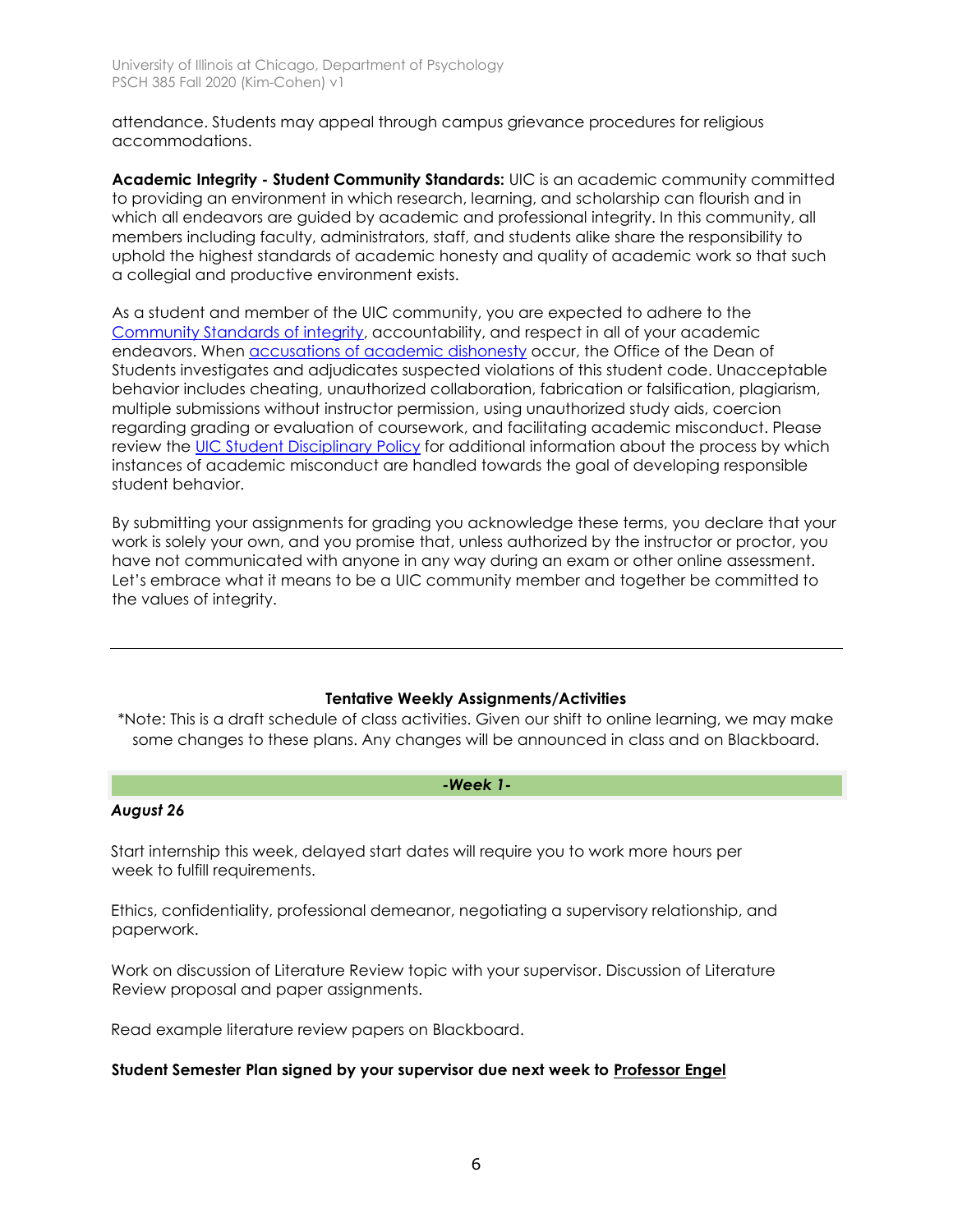## *September 2*

**-Week 2-**

You will be meeting with your TA **during class via Zoom** to consult on literature review topic and prepare for project proposal.

**Please note:** your TA's role is limited to mentoring your Literature Review. If you would like to discuss your placement, please e-mail Kathryn Engel [\(engel@uic.edu\)](mailto:engel@uic.edu) for an appointment. Do not let problems with your site or supervisor(s) go unaddressed. An initial adjustment period is expected, but any concerns that remain need to be addressed with Professor Engel.

## **Email Student Semester Plan signed by your supervisor to Professor Engel this week**

# *-Week 3-*

### *September 9*

Proposal Presentations: Come prepared to tell the class about your placement and initial experiences. Discuss your agency focus and your goals for the term.

**Training on Refworks –** Annie Armstrong from the UIC library will provide a training on how to conduct library research and use RefWorks.

### *-Week 4-*

### *September 16*

2<sup>nd</sup> half of proposal presentations. Come prepared to tell the class about your placement and initial experiences. Discuss your agency focus and your goals for the term consistent with the requirements for your first paper.

Provide your topic for your proposal/lit review for feedback.

### **\*\*\*Proposals Due by midnight\*\*\***

(All deadlines are midnight of due date so that you can incorporate feedback and information)

*-Week 5-*

# *September 23*

TAs return proposals and conduct mini-individual feedback meetings **(via zoom during class time).** You are encouraged to schedule more specific feedback meetings with your TA.

### *-Week 6-*

### *September 30*

**Structure of a Literature Review**. Share a success and a challenge from your site. Discussion of Outline.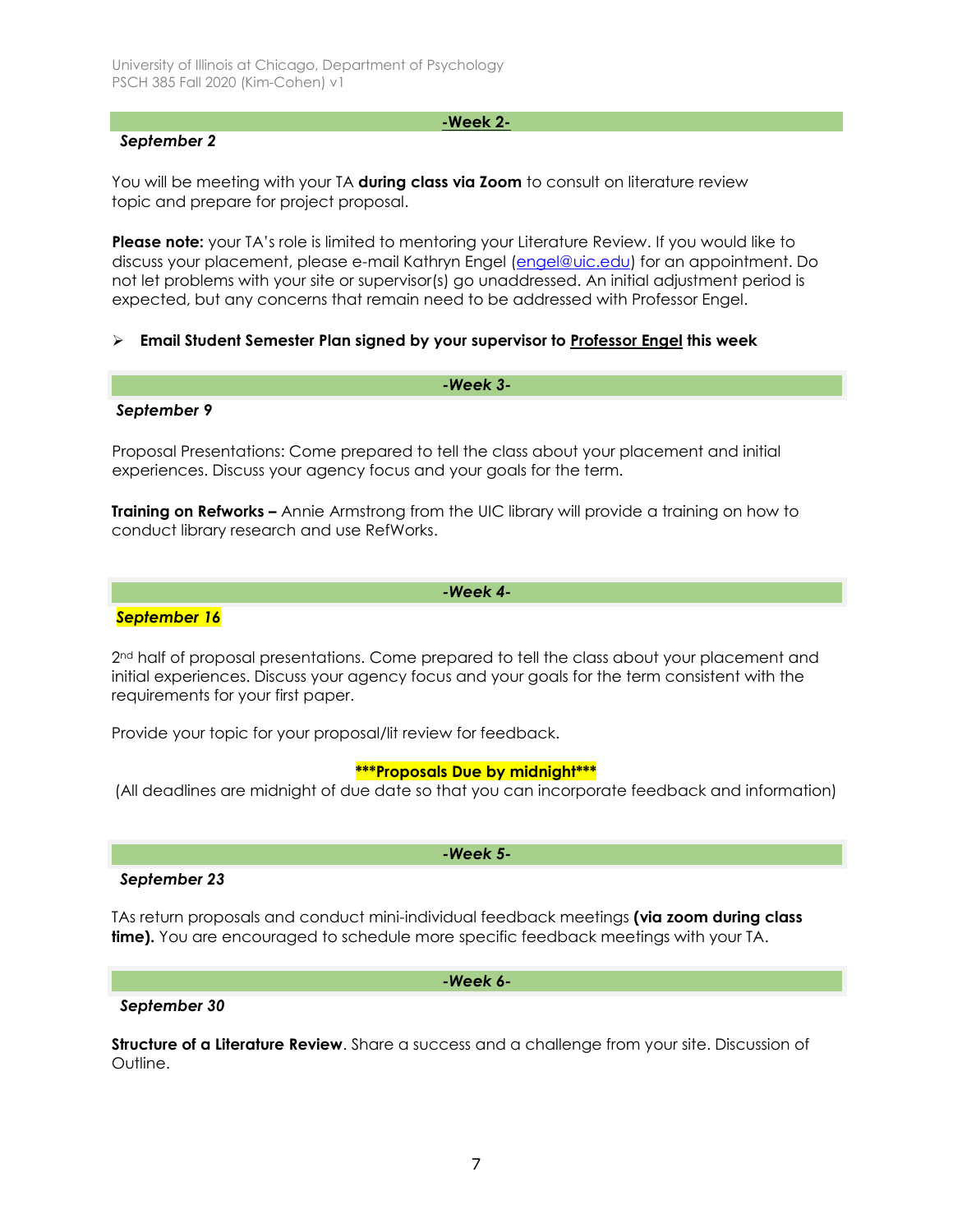### *-Week 7-*

## *October 7*

Finish success and challenge discussions. Discussion of outline continues.

Effective PowerPoint Presentations, tips for effective public speaking.

## **\*\*\*Outline of Literature Review due by midnight\*\*\***

### *-Week 8-*

## *October 14*

Burnout versus Compassion Fatigue: knowing the difference and how to identify red flags for both. How to be resilient while working in the social service field.

*-Week 9-*

## *October 20*

*Writing Day & Individual meetings with TAs.* TAs will schedule **Zoom meeting during class time** to go over any last-minute questions or concerns related to literature review draft.

## **\*\*\*Draft of First half of Literature Review due by midnight\*\*\***

*-Week 10-*

## *October 27*

**Individual Presentations Day 1**. Half of the class will present today. Format for presentations TBD.

Present your first half of paper on PowerPoint (about 3-4 minutes) and prepare for discussion (but **do not include** on PowerPoint); an update on your areas of success and areas where you are challenged at your site (about 3-4 minutes)

## **Total time of presentation: 8 minutes**

*-Week 11-*

*November 3rd*

**Individual Presentations Day 2.** Other half of class presents today

*-Week 12-*

### *November 10*

Feedback on PowerPoint presentations, check in on literature review writing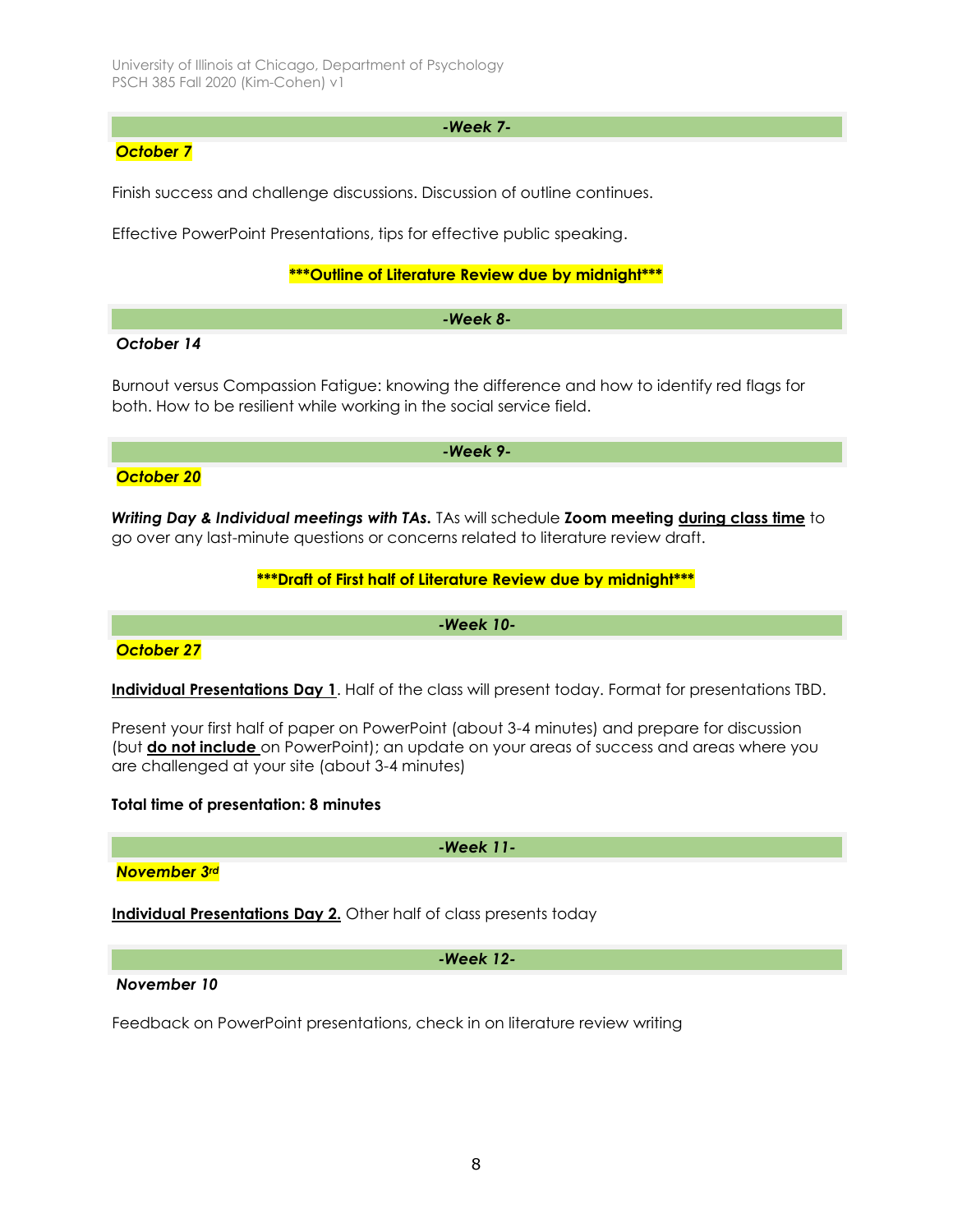## *-Week 13-*

*November 17*

Individual meetings during class time with TAs **via Zoom**

\***\*\*Draft of second half of Literature Review due at midnight\*\*\***

(One APA-style table must be included in the draft)

*-Week 14-*

*November 24*

**Final PowerPoint Presentation of your Literature Review Day 1**. Half of the class will present today.

*-Week 15-*

*December 1st*

**Final PowerPoint presentation of your Literature Review Day 2.** Other half of the class will present today.

## **\*\*\*Final Literature Review is Due on Friday, December 4th by 5:00 pm\*\*\***

*-Week 16-*

*Exam Week - No Class Meeting*

Schedule a final PowerPoint presentation time with your site supervisor - (*Remember* **y***ou must present in class first).* Schedule time for an in-person final supervision feedback session. Supervisors may also want to read your final paper.

Finals week is the last chance to complete hours, present your paper, and/or do your PowerPoint presentation at your site. Supervisors cannot sign-off on your evaluation until these are completed. Supervisors must complete their online evaluation by TBA.

## **UIC RESOURCES SUPPORTING STUDENT WELLNESS & ACADEMIC SUCCESS**

As an undergraduate at UIC, you may experience challenges such as struggles with academics, finances, student life, or your personal well-being. Please know this is completely normal and that you shouldn't hesitate to ask for help. Come to me, or if it is about an issue beyond the scope of this class, please contact your college advisors, or get help from any number of other support services and resources available to all UIC students:

[Student Academic Resources](https://provost.uic.edu/student-resources/)

- [UIC Tutoring Resources](https://tutoring.uic.edu/)
- [Offices, Programs, and Initiatives](https://vpuaap.uic.edu/offices-and-programs/) Supporting the UIC Undergraduate Experience and Academic Programs
- [Current Student Resources](https://today.uic.edu/resources/current-students) (General, Academic, Student Support, Student Life,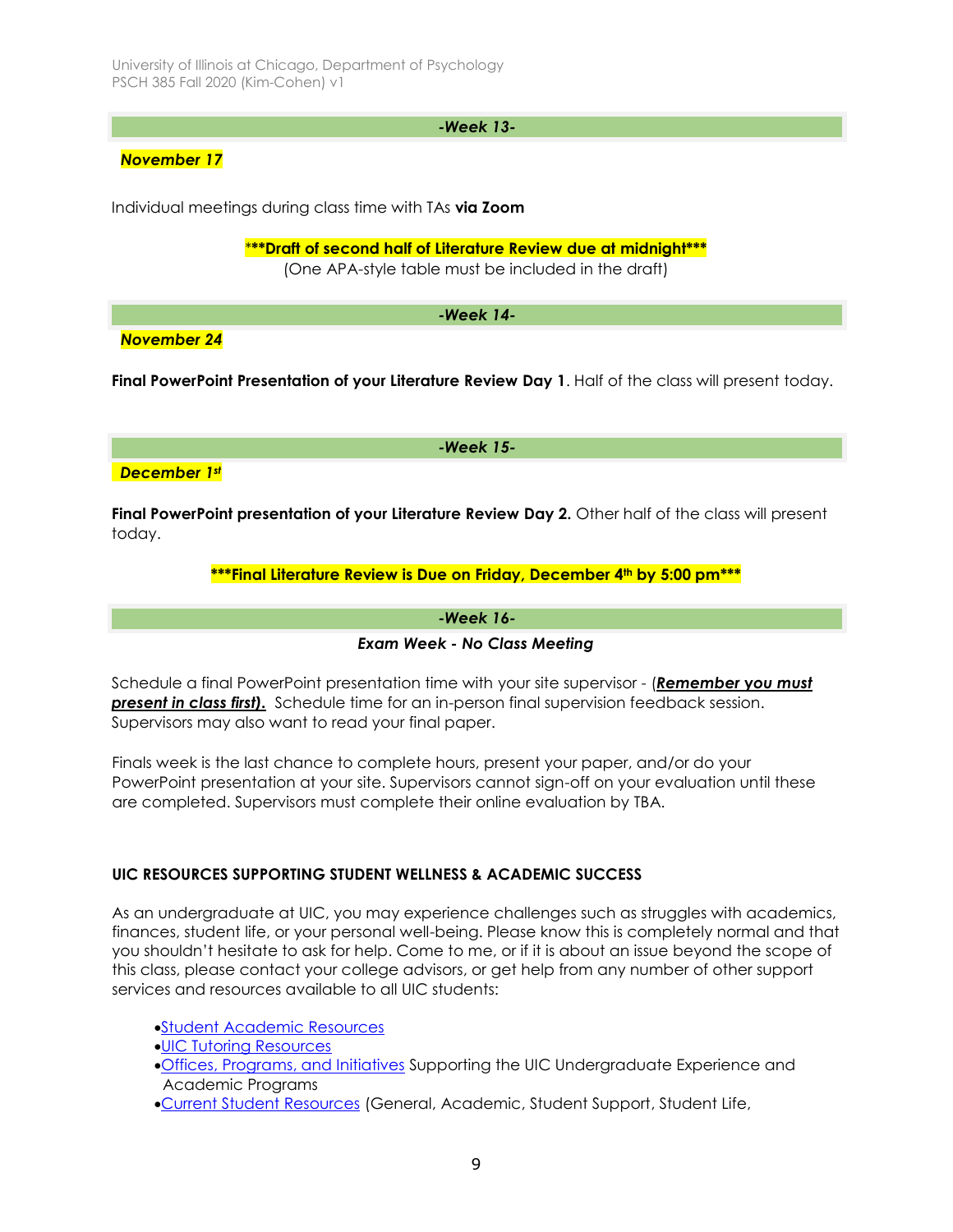## Technology, Health and Safety, Getting Around Campus)

Importantly, if you are in **immediate distress**, please call the UIC Counseling Center at (312) 996- 3490 to speak directly with a counselor or to schedule an appointment with a counselor. If calling after business hours (which at UIC are typically from 9am -5pm, M-F), press 2 to be connected to a crisis counselor. You can find additional online mental health resources on the [Counseling Center Resources](file://///users/VeronicaYounKang/Library/Containers/com.apple.mail/Data/Library/Mail%20Downloads/881FACF4-1C6B-407A-93CB-744B7F7CE18E/Importantly,%20if%20you%20are%20in%20immediate%20distress,%20please%20call%20the%20UIC%20Counseling%20Center%20at%20(312)%20996-3490%20to%20speak%20directly%20with%20a%20counselor%20or%20to%20schedule%20an%20appointment%20with%20a%20counselor.%20%20If%20calling%20after%20business%20hours%20(which%20at%20UIC%20are%20typically%20from%209%20am%20-5%20pm,%20M-F),%20press%202%20to%20be%20connected%20to%20a%20crisis%20counselor.%20You%20can%20find%20additional%20online%20mental%20health%20resources%20on%20the%20Counseling%20Center%20Resourcespage.) page.

If you find yourself having difficulty with the course material or any other difficulties related to this course, please come talk with the instructor at any time, preferably early on (i.e., before a quiz date or paper due date). If you are having difficulty about an issue beyond this course, please contact your college advisors, or get help from any number of other support services on campus. You can get a referral to the right place, or help on the spot, from an advisor in the Office of Advising Development [\(http://advising.uic.edu/\)](http://advising.uic.edu/).

**The Writing Center** offers friendly and supportive tutors who can help you with reading and writing in any of your courses, not just English. Tutors are ready to help other writing as well, such as job applications, personal statements, and resumes. The tutor and you will work together to decide how to improve your writing. If you have not started your assignment, that is OK. A tutor can help you brainstorm or make an outline. Tutors understand that you might be using the Writing Center for the first time. They are ready to guide you through your first session. You can choose to work with a tutor in real time using chat and a white board, or submit up to 5 pages of text and receive written feedback within 48 hours. For more information and to schedule an [appointment,](https://uic.mywconline.com/) visit the [Writing Center](https://writingcenter.uic.edu/)  [website.](https://writingcenter.uic.edu/)

**The UIC Library** is located both on east and west campus, provides access to resources, study rooms, and research support both online via chat and in person. At Daley Library on the east side of campus, stop by the reference desk in the IDEA Commons, or make an appointment for research help on either side of campus. Learn more about library policies at [http://library.uic.edu/.](http://library.uic.edu/) To find research materials in specific subject areas view the Research Guides at [http://researchguides.uic.edu/.](http://researchguides.uic.edu/)

**The Academic Center for Excellence (ACE)** can help if you feel you need more individualized instruction in reading and/or writing, study skills, time management, etc. Please call (312) 413-0031 or visit<https://ace.uic.edu/> for more information.

**Counseling Services** are available for all UIC students. You may seek free and confidential services from the Counseling Center at [www.counseling.uic.edu.](http://www.counseling.uic.edu/) The Counseling Center is located in the Student Services Building; you may contact them at (312) 996-3490 during normal business hours (M-F, 9 am -5 pm). If calling after hours, press 2 to be connected to a crisis counselor.

**The Campus Advocacy Network** provides information and offers resources to all UIC students, faculty, and staff. Under the Title IX law you have the right to an education that is free from any form of gender-based violence and discrimination. Crimes of sexual assault, domestic violence, sexual harassment, and stalking are against the law and can be prevented. For more information or for confidential victim-services and advocacy, contact UIC's Campus Advocacy Network at 312-413 1025 or visit<http://can.uic.edu/>. To make a report to UIC's Title IX office, email [TitleIX@uic.edu](mailto:TitleIX@uic.edu) or call (312) 996-5657

**Student Veterans Affairs** serves military veterans and their dependents during their time at UIC. Student Veterans Affairs staff provide students with information about VA educational benefits, certifies GI Bill® benefits, and answers questions about life on campus. The office also has resources for students who need help making their academic pursuits as successful as possible. Veteran Integration to